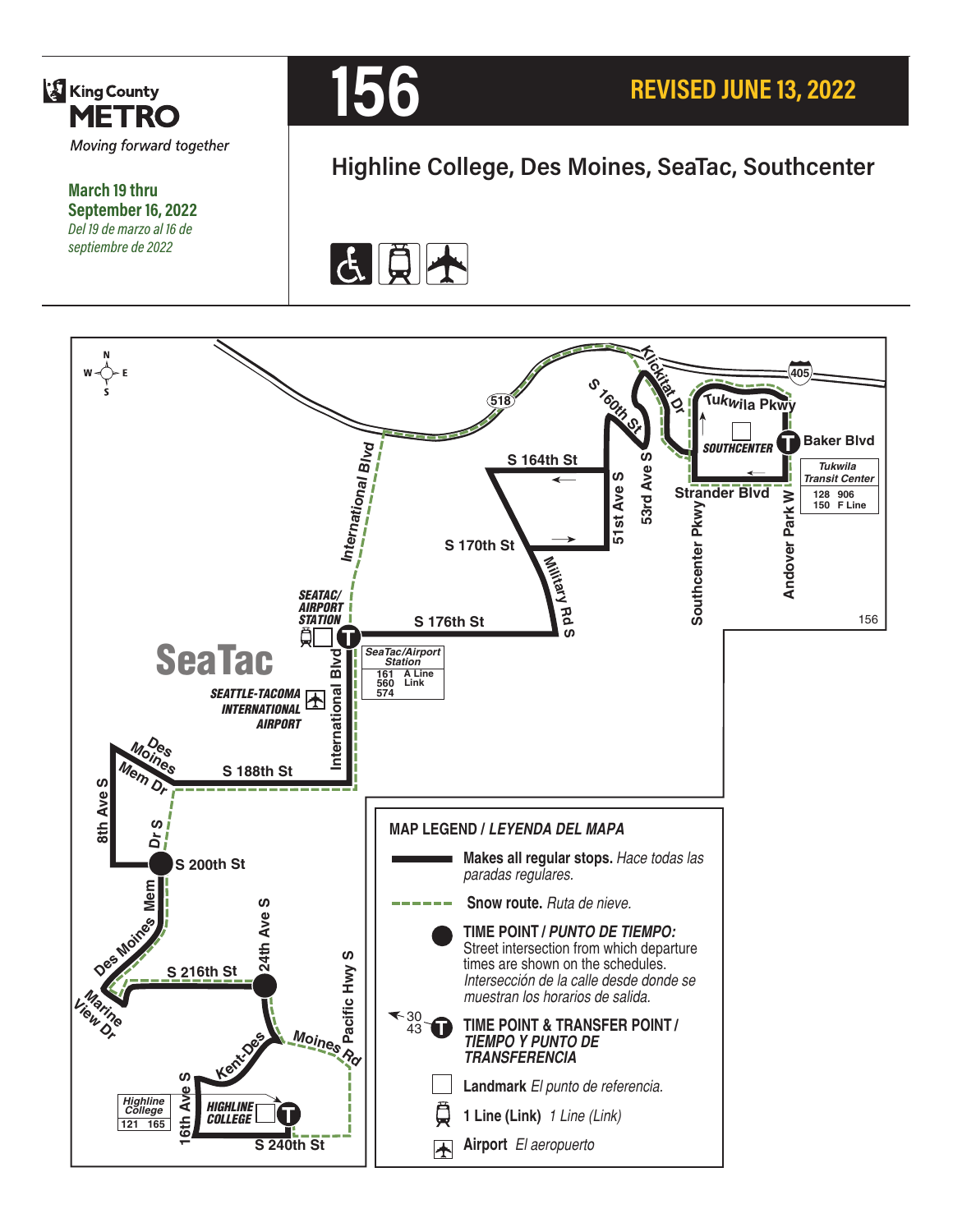## Route 156 Monday thru Friday to Southcenter

*Servicio de lunes a viernes a Southcenter*

|                     | <b>Des</b><br><b>Moines</b>   |                                        | SeaTac/<br><b>Airport</b><br><b>Station</b> | Southcenter      |
|---------------------|-------------------------------|----------------------------------------|---------------------------------------------|------------------|
| Highline<br>College | 24th Ave S<br>&<br>S 216th St | S 200th St &<br>Des Moines<br>Mem Dr S | S 176th St &<br>Int'l Blvd S                | Tukwila TC Bay 1 |
| Stop #47260         | Stop #47403                   | Stop #49110                            | Stop #60902                                 | Stop #59312      |
| 5:03                | 5:10                          | 5:16                                   | 5:26                                        | 5:38             |
| 5:33                | 5:40                          | 5:46                                   | 5:56                                        | 6:09             |
| 6:03                | 6:10                          | 6:16                                   | 6:27                                        | 6:41             |
| 6:18                | 6:25                          | 6:31                                   | 6:42                                        | 6:56             |
| 6:33                | 6:40                          | 6:46                                   | 6:57                                        | 7:11             |
| 6:48                | 6:55                          | 7:01                                   | 7:12                                        | 7:26             |
| 7:03                | 7:10                          | 7:16                                   | 7:28                                        | 7:42             |
| 7:18                | 7:26                          | 7:32                                   | 7:44                                        | 7:58             |
| 7:33                | 7:41                          | 7:47                                   | 7:59                                        | 8:13             |
| 8:03                | 8:11                          | 8:17                                   | 8:29                                        | 8:43             |
| 8:33                | 8:41                          | 8:47                                   | 8:59                                        | 9:14             |
| 9:03                | 9:11                          | 9:17                                   | 9:29                                        | 9:44             |
| 9:33                | 9:41                          | 9:47                                   | 9:59                                        | 10:14            |
| 10:03               | 10:11                         | 10:17                                  | 10:29                                       | 10:44            |
| 10:33               | 10:41                         | 10:47                                  | 10:59                                       | 11:14            |
| 11:03               | 11:11                         | 11:17                                  | 11:29                                       | 11:45            |
| 11:31               | 11:39                         | 11:45                                  | 11:57                                       | 12:14            |
| 12:01               | 12:09                         | 12:15                                  | 12:27                                       | 12:44            |
| 12:31               | 12:39                         | 12:45                                  | 12:57                                       | 1:14             |
| 1:01                | 1:09                          | 1:15                                   | 1:27                                        | 1:44             |
| 1:31                | 1:39                          | 1:45                                   | 1:57                                        | 2:14             |
| 2:01                | 2:09                          | 2:15                                   | 2:27                                        | 2:44             |
| 2:31                | 2:39                          | 2:45                                   | 2:57                                        | 3:14             |
| 2:59                | 3:07                          | 3:13                                   | 3:25                                        | 3:42             |
| 3:29                | 3:37                          | 3:43                                   | 3:55                                        | 4:12             |
| 3:59                | 4:07                          | 4:13                                   | 4:25                                        | 4:42             |
| 4:29                | 4:37                          | 4:43                                   | 4:55                                        | 5:12             |
| 4:59                | 5:07                          | 5:13                                   | 5:24                                        | 5:41             |
| 5:29                | 5:37                          | 5:43                                   | 5:54                                        | 6:11             |
| 6:02                | 6:10                          | 6:16                                   | 6:27                                        | 6:43             |
| 6:32                | 6:39                          | 6:45                                   | 6:56                                        | 7:12             |
| 7:02                | 7:09                          | 7:15                                   | 7:25                                        | 7:41             |
| 7:32                | 7:39                          | 7:45                                   | 7:55                                        | 8:11             |
| 8:32                | 8:39                          | 8:45                                   | 8:55                                        | 9:11             |
| 9:32                | 9:39                          | 9:44                                   | 9:54                                        | 10:09            |
| <b>Bold PM time</b> |                               |                                        |                                             |                  |

## Route 156 Monday thru Friday to Des Moines

*Servicio de lunes a viernes a Des Moines*

| <b>Southcenter</b>  | SeaTac/<br><b>Airport</b><br><b>Station</b> |                                               | <b>Des</b><br><b>Moines</b>   |                     |
|---------------------|---------------------------------------------|-----------------------------------------------|-------------------------------|---------------------|
| Tukwila TC Bay 1    | S 176th St &<br>Int'l Blvd S                | S 200th St &<br><b>Des Moines</b><br>Mem Dr S | 24th Ave S<br>&<br>S 216th St | Highline<br>College |
| Stop #59312         | Stop #60903                                 | Stop #50330                                   | Stop #47419                   | Stop #47260         |
| 5:55                | 6:07                                        | 6:17                                          | 6:24                          | 6:34                |
| 6:25                | 6:37                                        | 6:47                                          | 6:54                          | 7:04                |
| 6:55                | 7:07                                        | 7:17                                          | 7:24                          | 7:34                |
| 7:10                | 7:22                                        | 7:32                                          | 7:39                          | 7:49                |
| 7:25                | 7:37                                        | 7:47                                          | 7:54                          | 8:04                |
| 7:40                | 7:52                                        | 8:02                                          | 8:09                          | 8:19                |
| 7:55                | 8:07                                        | 8:17                                          | 8:24                          | 8:34                |
| 8:10                | 8:22                                        | 8:32                                          | 8:39                          | 8:49                |
| 8:25                | 8:37                                        | 8:48                                          | 8:55                          | 9:05                |
| 8:55                | 9:07                                        | 9:18                                          | 9:25                          | 9:35                |
| 9:25                | 9:37                                        | 9:48                                          | 9:55                          | 10:05               |
| 9:55                | 10:07                                       | 10:18                                         | 10:25                         | 10:35               |
| 10:25               | 10:37                                       | 10:48                                         | 10:55                         | 11:05               |
| 10:55               | 11:07                                       | 11:18                                         | 11:25                         | 11:35               |
| 11:25               | 11:37                                       | 11:48                                         | 11:55                         | 12:05               |
| 11:55               | 12:08                                       | 12:19                                         | 12:26                         | 12:36               |
| 12:25               | 12:38                                       | 12:49                                         | 12:57                         | 1:07                |
| 12:55               | 1:08                                        | 1:19                                          | 1:27                          | 1:37                |
| 1:25                | 1:38                                        | 1:49                                          | 1:57                          | 2:07                |
| 1:55                | 2:08                                        | 2:19                                          | 2:27                          | 2:37                |
| 2:25                | 2:39                                        | 2:51                                          | 2:59                          | 3:10                |
| 2:55                | 3:09                                        | 3:21                                          | 3:29                          | 3:40                |
| 3:25                | 3:39                                        | 3:51                                          | 3:59                          | 4:10                |
| 3:55                | 4:09                                        | 4:21                                          | 4:29                          | 4:40                |
| 4:25                | 4:39                                        | 4:51                                          | 4:59                          | 5:10                |
| 4:55                | 5:09                                        | 5:21                                          | 5:29                          | 5:39                |
| 5:25                | 5:39                                        | 5:51                                          | 5:58                          | 6:08                |
| 5:55                | 6:08                                        | 6:20                                          | 6:27                          | 6:37                |
| 6:25                | 6:38                                        | 6:49                                          | 6:56                          | 7:06                |
| 6:55                | 7:08                                        | 7:19                                          | 7:26                          | 7:36                |
| 7:25                | 7:38                                        | 7:49                                          | 7:56                          | 8:06                |
| 7:54                | 8:07                                        | 8:18                                          | 8:25                          | 8:35                |
| 8:52                | 9:05                                        | 9:15                                          | 9:22                          | 9:32                |
| 9:50                | 10:03                                       | 10:13                                         | 10:20                         | 10:30               |
| 10:50               | 11:01                                       | 11:11                                         | 11:17                         | 11:26               |
| <b>Bold PM time</b> |                                             |                                               |                               |                     |

#### **Snow/ Emergency Service**  *Servicio en caso de nieve o emergencia*

During most snow conditions, this bus will follow the special snow routing shown on the map. If Metro declares an emergency, the bus will not operate. Visit kingcounty.gov/metro/snow to register for **Transit Alerts** and to learn more.

*En la mayoría de las condiciones de nieve, este autobús seguirá la ruta especial en caso de nieve como se indica en el mapa. Si Metro declara una emergencia, el autobús no circulará. Visite kingcounty.gov/metro/snow para registrarse y recibir las alertas de transporte público y obtener más información.*



**This trip is cancelled.** To address ongoing operational and vehicle maintenance capacity limitations, some trips have been temporarily cancelled.

## **Holiday Information**

#### *Información sobre días festivos*

This route will operate its Sunday schedule on the following holidays. *Esta ruta operará según su horario de domingo en los siguientes días festivos.*

| <b>Memorial Day</b>     | <b>May 30</b>   |
|-------------------------|-----------------|
| Día de los Caídos       | 30 de mayo      |
| Independence Day        | July 4          |
| Día de la independencia | 4 de julio      |
| Labor Day               | September 5     |
| Día del Trabajo         | 5 de septiembre |